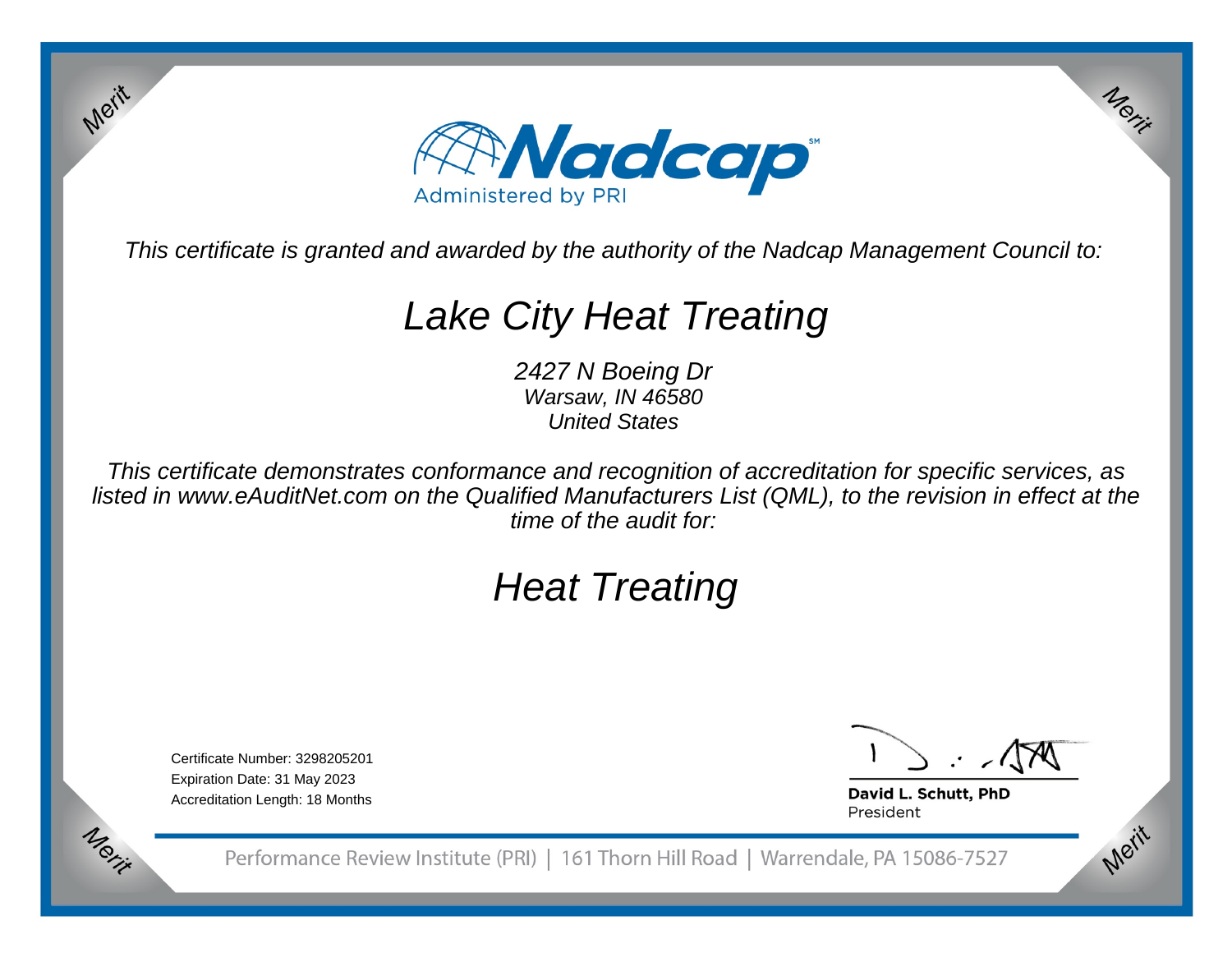

#### **SCOPE OF ACCREDITATION**

#### **Heat Treating**

#### **Lake City Heat Treating** 2427 N Boeing Dr Warsaw, IN 46580

This certificate expiration is updated based on periodic audits. The current expiration date and scope of accreditation are listed at: www.eAuditNet.com - Online QML (Qualified Manufacturer Listing).

In recognition of the successful completion of the PRI evaluation process, accreditation is granted to this facility to perform the following:

#### **AC7000 - AUDIT CRITERIA FOR NADCAP ACCREDITATION**

#### **AC7102 Rev K - Nadcap Audit Criteria for Heat Treating Baseline (AC7102/S and AC7102/8 must also be selected) (to be used on audits on or after 15-Aug-2021)**

Hot Isostatic Pressing (HIP) – AC7102/6 must also be selected Nickel and Cobalt Alloys – Industry Specs – Check any applicable boxes Industry Spec – Other – Nickel and Cobalt Alloys Nickel and Cobalt Alloys– Customer Specs Stainless Steels, Austenitic – Customer Specs Stainless Steels, Austenitic – Industry Specs – Check any applicable boxes Industry Spec – Other – Stainless Steels, Austenitic Stainless Steels, Martensitic – Customer Specs Stainless Steels, Martensitic – Industry Specs – Check any applicable boxes Industry Spec – Other – Stainless Steels, Martensitic Stainless Steels, Precipitation Hardening – Customer Specs Stainless Steels, Precipitation Hardening – Industry Specs – Check any applicable boxes Industry Spec – Other – Stainless Steels, Precipitation Hardening Steels – Customer Specs Steels – Industry Specs – Check any applicable boxes Industry Spec – Other – Steels Stress Relieve – Industry Specs – Check any applicable boxes Industry Spec – Other – Stress Relieve Vacuum Heat Treating – Industry Specs – Check any applicable boxes Industry Spec – Other – Vacuum Heat Treating

#### **AC7102S Rev J - Nadcap Supplemental Audit Criteria for Heat Treating (to be used on audits on'after 31 May 2020)**

U10 GE Aviation U11 The Boeing Company t-frm-0004 29-May-20